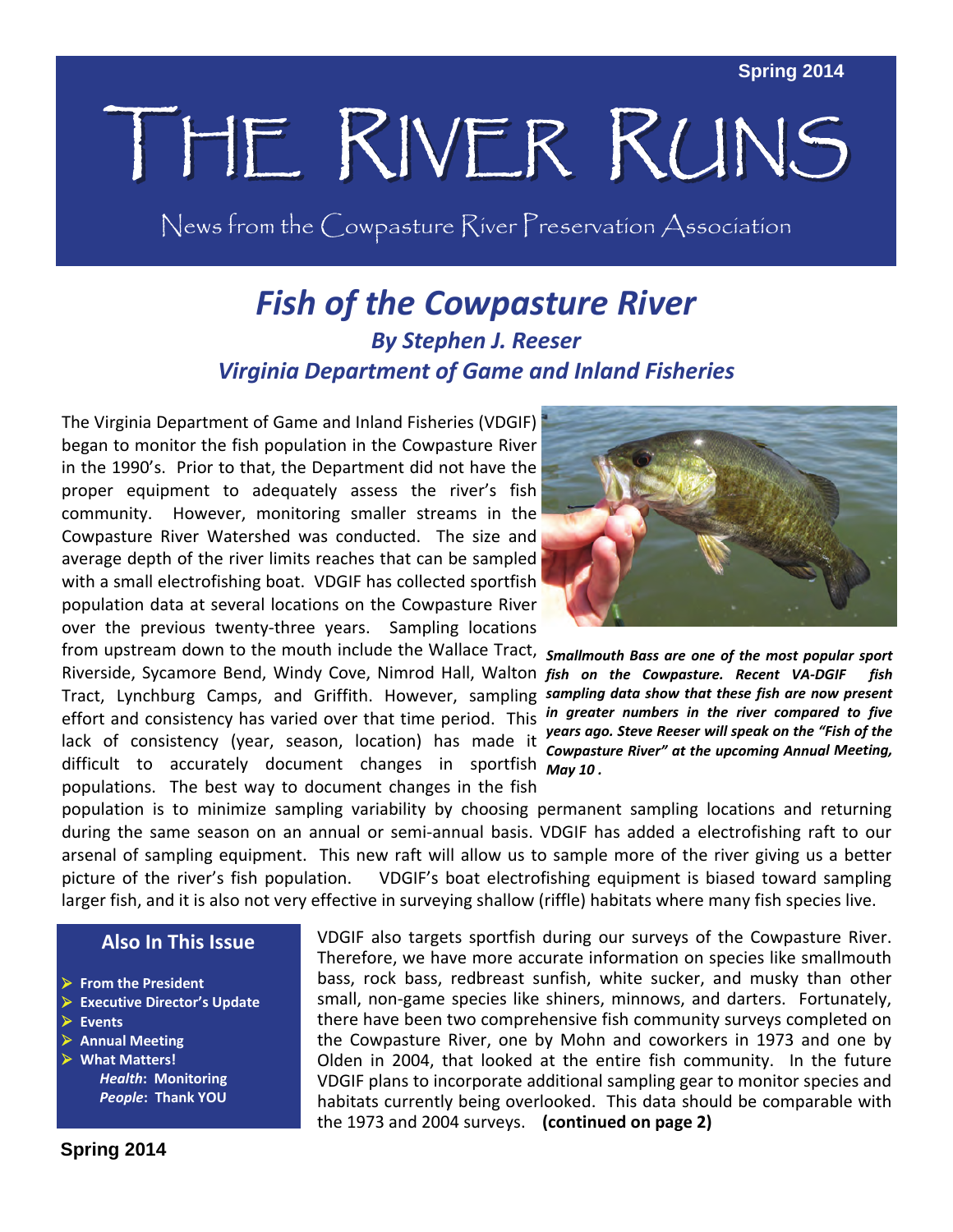### **The Fish of the Cowpasture River (continued from page 1)**

Species richness and diversity are commonly used as measures of river health. The fish community in regard to species richness appears to be relatively unchanged over the past forty years (Figure 1; page 3). Mohn et al. (1973) collected 25 different fish species from main Cowpasture River sample locations. Olden (2004) observed 28 different fish species in the main Cowpasture River in his study. VDGIF collected 19 different species in 2009 and 24 in 2013. Species lists from over the years do not contain the same species. Since different sampling gear was used and habitats surveyed differed, it is unknown if the overall fish species assemblage has truly changed since 1973. A list of fish species collected by VDGIF in 2013 can be found in Table 1 (page 3).

VDGIF has never conducted an angler creel survey on the Cowpasture River. However, recent Department surveys on the James and Maury River indicated that anglers prefer smallmouth bass above all other species. This is probably also true for the Cowpasture River. VDGIF uses the number of fish collected per hour of electrofishing as a measure of abundance. It appears that relative abundance of smallmouth bass has increased in recent years (Figure 2, page 3.). The recent increase in abundance can be attributed to smallmouth bass spawning success in 2008 and 2009. Smallmouth bass in the Cowpasture River are slow-growing and long-lived. It takes 6-7 growing seasons for a smallmouth bass to reach 12 inches in length and they may live to the age of 12‐15 years old.

Most of the smallmouth bass that VDGIF collects are between the ages 0-5. Large (over 14 inches) smallmouth bass are not that numerous in the Cowpasture River. Due to water chemistry, underlying geology, and the low productivity of the river this is not surprising. In 2013 only 2% of the bass sampled were larger than 12 inches in length.

A disease and mortality event occurred in adult smallmouth bass during the spring of 2007 throughout the Cowpasture River. Similar, less intense disease/mortality events occurred in the smallmouth bass population in 2008‐09. The cause of these disease/mortality events was determined to be a coldwater bacteria (*Aeromonas salmonicida)*. Biologists use a metric called proportional stock density (PSD) to describe the proportion of quality size fish in the population. The majority of the smallmouth bass mortality 2007‐2009 was seen in the older and larger smallmouth bass. VDGIF electrofishing data reveals a significant decline in PSD between 2005 and 2013, with the most dramatic decrease occurring after the 2007 fish kill event. However, VDGIF does not have enough historic smallmouth bass population data to know if this decline in PSD is a consequence of the fish kills or natural variability. Regardless of the fish kill events, the Cowpasture River does not have a high percentage of larger smallmouth bass in the population as compared to other Virginia rivers. More consistent surveys of the smallmouth bass population will be necessary to identify the extent of natural fluctuations in smallmouth bass abundance and size structure before biologists can attribute population changes to abnormal events.

The most abundant species throughout the Cowpasture River are rock bass and redbreast sunfish. Smallmouth bass are generally a close second in numbers to these other members of the sunfish family. Rock bass prefer cooler water temperatures than smallmouth bass and redbreast sunfish. Because river temperature increases from the headwaters downstream to the mouth, rock bass abundance declines moving downstream from the headwaters to the mouth of the river. Redbreast sunfish prefer warmer water temperatures than rock bass and their abundance tends to increase from the headwaters downstream to the mouth. Productivity and physical habitat also affect sunfish abundance so density of both species is lower in the extreme headwater reaches of the Cowpasture River. The disease/mortality events 2007‐2009 were also observed in adult rock bass and redbreast sunfish throughout the Cowpasture River. A decline in redbreast sunfish abundance was observed after the most intense fish kill year. However, the redbreast population appears to have returned to "normal" levels. The trend in rock bass abundance is not as clear. Combining all survey locations, rock bass abundance appears to be increasing 2007‐2013, but the population appears to have remained relatively unchanged over the past twenty years while looking at one specific reach. Overall the Cowpasture contains the highest density of rock bass of all Virginia Rivers surveyed by VDGIF.

**(figures and graphs are on page 3; the text continues on page 4)**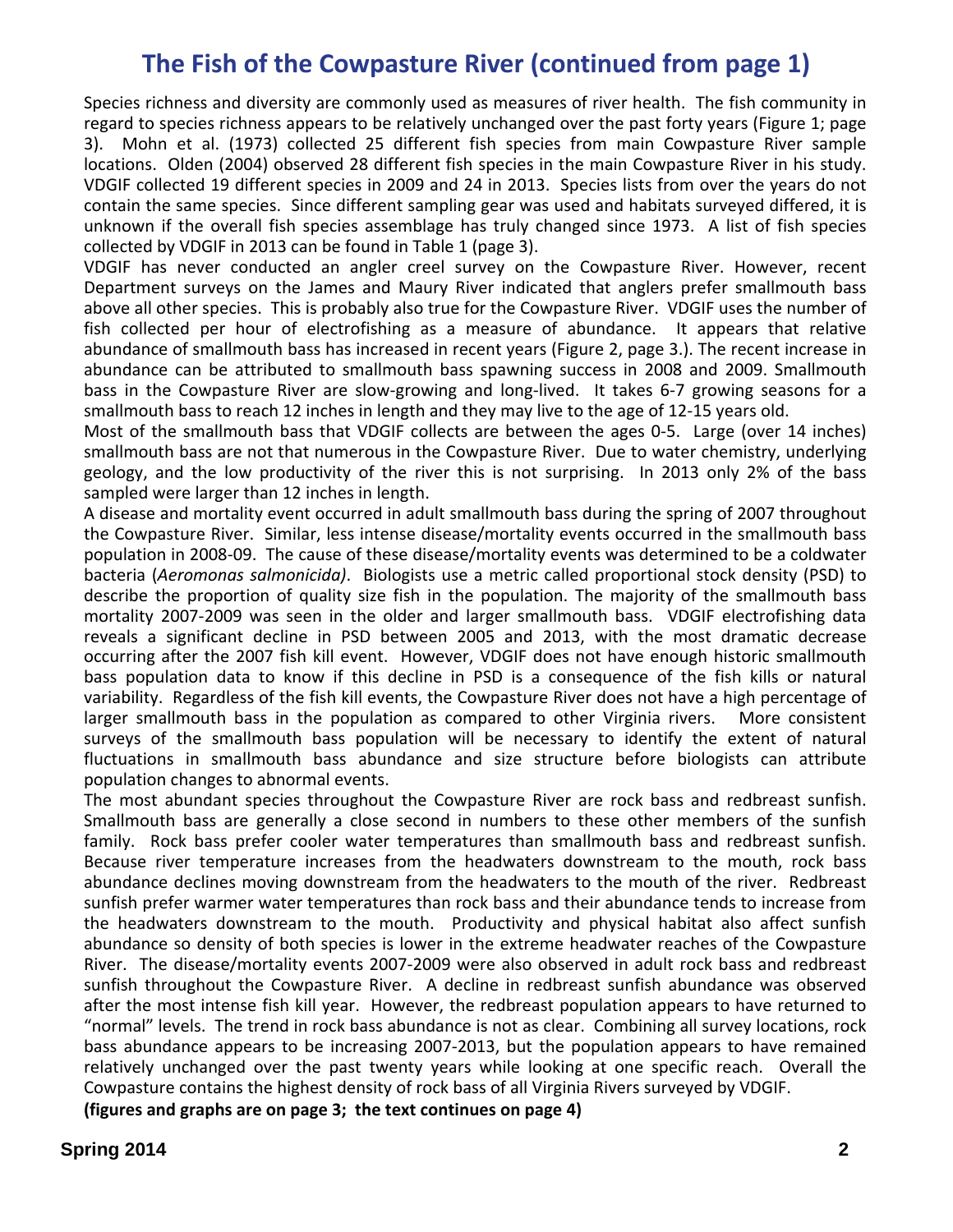#### **Table 1. Fish Species Collected by VDGIF During the Fall Electrofishing Surveys in 2013 (N=24).**

 Smallmouth Bass Northern Hogsucker Chain Pickerel Largemouth Bass **The Sucker State Sucker Cutlips Minnow** Rock Bass **Creek Chubsucker Common Shiner** Common Shiner Redbreast Sunfish Brown Bullhead Catfish Black Jumprock Bluegill Yellow Bullhead Catfish Margined Madtom Green Sunfish Torrent Sucker Rainbow Trout Pumpkinseed Sunfish Fallfish Brook Trout Muskellunge Central Stoneroller Mottled Sculpin



#### **Figure 1 Total Number of Fish Collected During Electrofishing Surveys**

 **Figure 2 Number of Smallmouth Bass (SMB) Caught Per Hour of Electrofishing**

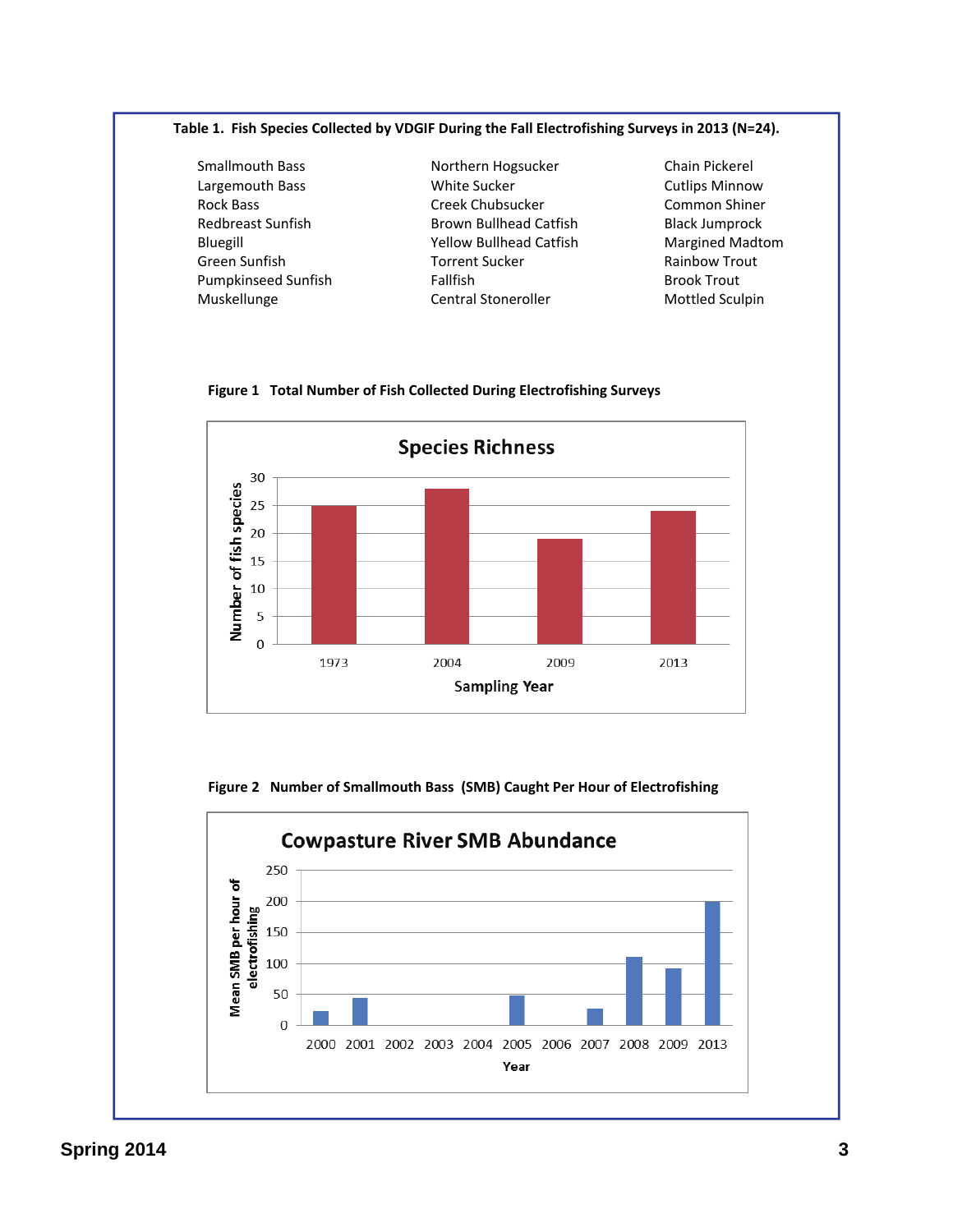### **The Fish of the Cowpasture River (continued from page 2)**

Fish populations in the Cowpasture River reflect those from other small to medium size, low productivity rivers. Species richness remains relatively unchanged over the past forty years. VDGIF uses boat electrofishing catch data to assess fish populations in the Cowpasture River. Water temperature, river flow, turbidity, time of year, physical habitat, and even changes in sampling gear can affect the catch rate of fish. There is also a high degree of natural variability in fish abundance (for all species) from year to year. Most of this variability in abundance is caused by spawning success. Spawning success is influenced by environmental conditions (mainly river flow). Most of the changes in fish abundance over the past twenty years could be considered within the range of what these populations experience naturally. There appears to be some evidence of a reduction in the abundance of larger smallmouth bass following the fish disease/ mortality events of 2007-09. However, the numbers of larger bass appear to be increasing in recent years. Distribution and relative abundance of other sportfish species are within the expected range for a river with the Cowpasture's characteristics. More consistent monitoring will be necessary to determine if significant changes can be attributed to abnormal conditions or events. Overall, VDGIF finds the fish populations in the Cowpasture River to be in good condition.

### **References Cited**

Mohn, L.O., Raleigh, R.F. and F.L. Carle. 1973. Biotic Survey of the Upper James River, Virginia. VPI&SU Special Report, 105 pp.

Olden, J.D. 2004. Biological Survey of the Cowpasture River, Virginia. Report Prepared for the Cowpasture River Preservation Association, 57 pp.





*Rock Bass Rainbow Trout*



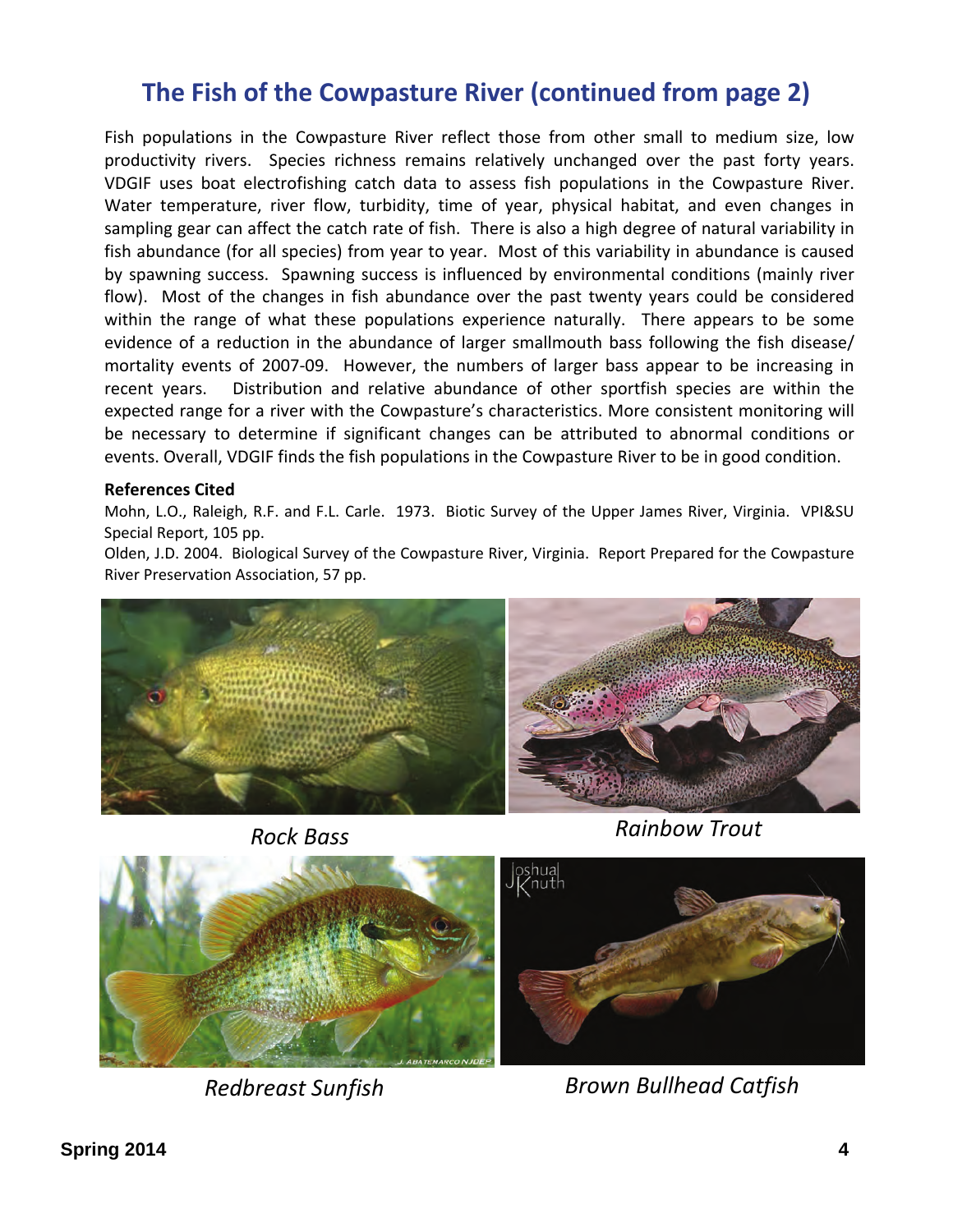P.O. Box 215 Millboro, VA 24460 www.cowpastureriver.org

Board of Directors: 2013-2014

Officers:

John Fowler, President 304-543-4459 (cell)

Lou Robinson, Vice-President 703-356-9030 (home)

Michael Whiteside, Secretary

Ann Warner, Treasurer

### Directors:

Caryl Cowden Monroe Farmer John Fowler William Hardbarger Stewart Hobbs Nelson Hoy William Jones Read Lunsford Richard Lynn Anne McVey George Snead, Jr. Joe Wood

### Staff:

Keith Carson Executive Director and Editor directorcrpa@gmail.com 540-474-2858

Polly Newlon Project Director, Water Quality keepherclean@gmail.com

Elizabeth Biggs, Accountant

### *From the President* **CRPA**

A pleasant spring greeting to you all … I think by the time you read this it will have arrived. While shooting sporting clays today I realized that I was quite comfortable outside even though it was only 45 degrees. I guess this winter has toughened us up a bit. Neighbors are displaying Brook Trout taken in the watershed on Facebook, which proves that I am not that tough. All species of game and fowl have been seen on the river as the



balance of nature takes its course. Seeing Baltimore Orioles at my feeder is a first. Now I need the Purple Martins to find my newly placed condos. I sincerely recommend this year's Annual Meeting. We have a speaker whose subject matter is on point and will answer many questions about the river. His study Cowpasture River Fish Assessment 2013 covers over 20 years of data on the fish in the river. The good news is that fish populations appear to be increasing in recent years after the fish kill years back in 2007‐2008. Hard copies of this report will be available at the Annual Meeting and Keith can send you a digital copy at your request. See you May 10 at the Annual Meeting.

### *Executive Director Update*

I believe that due to the Board's continued vigilance the CRPA is stronger than ever and will be a voice for river stewardship for many years to come. The future will bring new challenges, so the most important resource of the CRPA - the membership - will have to continue to stay involved and keep an eye out for potential threats to local water quality. Our volunteer river monitors out there counting bugs and collecting water samples to measure *E. coli* are a great example of how the membership protects the river. The recent national recession has put job creation at a premium, but jobs in



a degraded environment will not be of long-term benefit. Pressure is building to reduce environmental regulations that are currently protecting our air and water. This is short‐sighted and bound to have significant consequences to human health in the future. Local storm water regulation and the blueprint to clean up the Chesapeake Bay are two areas where pressure is already being brought to bear to restrict pollution controls in the name of jobs, development and agriculture. For decades both agriculture and the business community have not paid all the costs to do their business especially to dispose of their waste and control the release of pollution. Tax payers have been forced to make up the difference if they want a clean environment and that is unlikely to change in the near future. Finding the balance between economic factors and protecting the environment will be one of the most important challenges to be met if the quality of life in the Alleghany Highlands is to continue for future generations.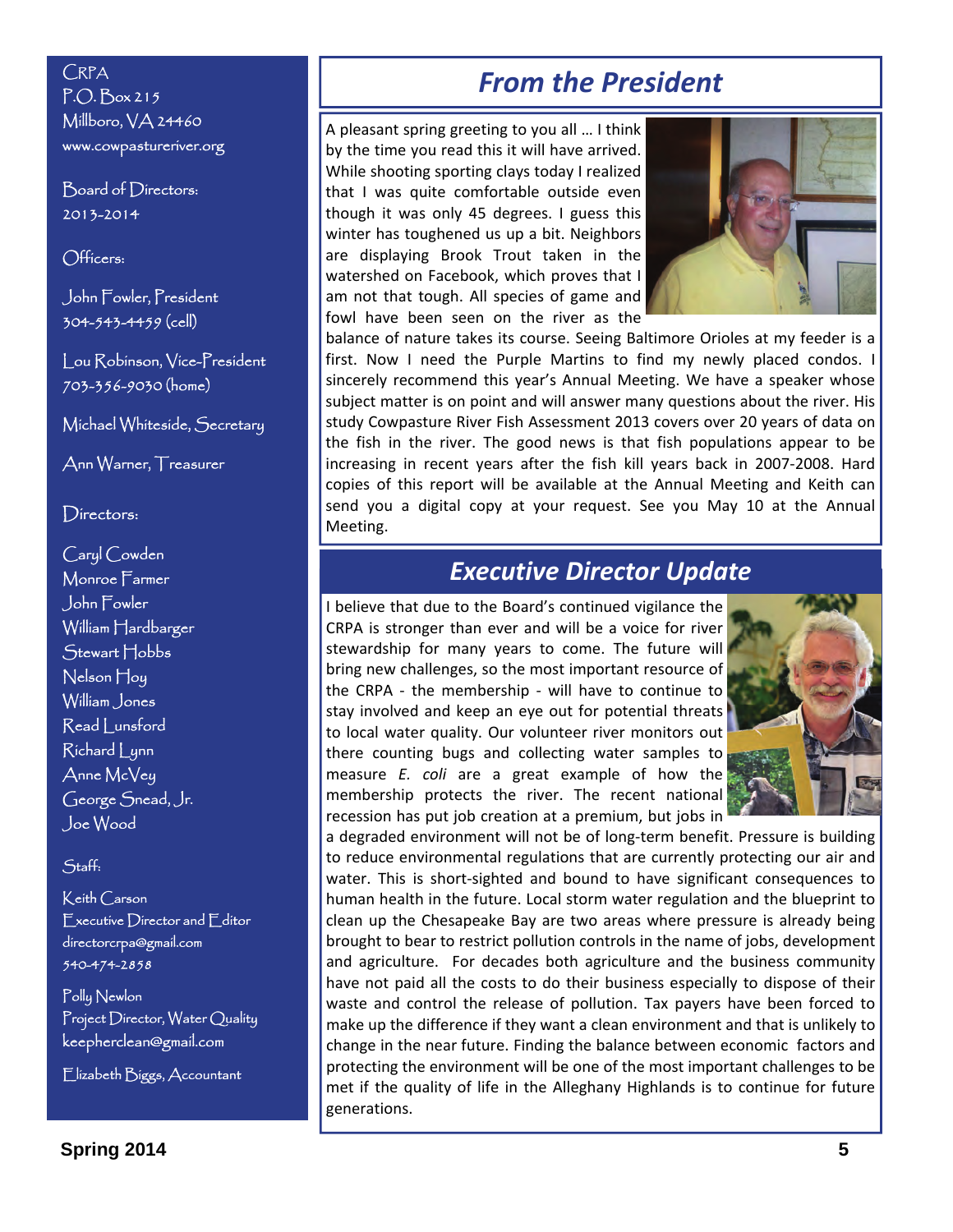### **Health Matters: Nutrient Levels Add Important New Information**

#### *By Polly Newlon, Project Director*

Volunteers for the CRPA's WallaQualla program of monitoring the watershed continue to go above and beyond the call to collect data for the organization. As spring finally arrives on the scene, these folks will be out in droves collecting the spring macroinvertebrate samples to determine Virginia Save Our Streams multimetric indices. Winter critter samplings were rarely to be had this year due to cold, ice, and high water. But the CpR watershed generally boasts high scores in this area as reported previously. Bacterial samples have been gathered without fail despite conditions. The winter months typically show annual lows in bacteria given water temperatures which approach freezing along with general reductions in agricultural land use density.

In the last *River Runs*, data were provided on some of the new measures being obtained monthly as part of the expansion of water quality monitoring. At that time, a brief synopsis of the nitrogen and phosphorus levels derived from nitrate and phosphate was provided with a promise of more detail in this issue. While we do not yet have a full year's cycle of data on these nutrients, we can now provide data from June of 2013 through March of 2014 with one caveat, an absence of data for January. The weather conditions and prolonged icing over of the river prohibited sampling that month. Otherwise,

**Cowpasture Watershed: Monitoring Stations** 

all: Ros Liberty: CpR .<br>Creek: BpR **Jilliamsville stchtown Draft +** Cor/Bor Con **Walton Tract Sharon** (North) DEO Tre

*This map, courtesy of Google Earth, shows the existing CRPA monitoring stations, along with DEQ sites monitored over the years. The majority of sites lie along the main stem of the Cowpasture (CpR) and its primary tributary, the Bullpasture River (BpR).*

samples were taken during the last week of each month in the interval noted above. In both December, February and March, water levels were quite high due to snowmelt and rain, providing a good opportunity for us to compare high, seasonal, and low water conditions during the sampling period. As reported in the last issue, most measured values vary somewhat with flow level and dilution by rain and snow and these varying conditions allow us to capture a more complete picture of what we might expect along the watershed throughout a full year's collection period. Detailed results for nutrients are shown on page 7.

### *Shout Out ‐ Norm and Sara Bell*

*Right: Station Manager Norm Bell takes a sample to measure bacterial levels at the Scotchtown Draft site, a few miles below the confluence of the Bullpasture and Cowpasture Rivers. Norm and wife Sara Bell are dedicated volunteers for the CRPA and have taken responsibility for the Scotchtown site since 2012. Both are very experienced in water quality monitoring. Sara, shown below with Norm constructing rain barrels at a 2010 CRPA workshop, recently retired after 31 years with Dominion Power's Pumped Storage Station in Bath County. When she retired, Sara was serving as the Environmental Compliance Coordinator for Dominion. Norm and Sara are both certified master naturalists and have spent many years conducting macroinvertebrate monitoring. Residents of Highland County, their love of our local waterways and concern for the environment have kept them both active over the years in many volunteer activities related to preserving the natural resources of our region. Norm is also the long‐standing president of the Bolar Ruritan Club and both are charter members of the Bath‐Highland Bird Club.*

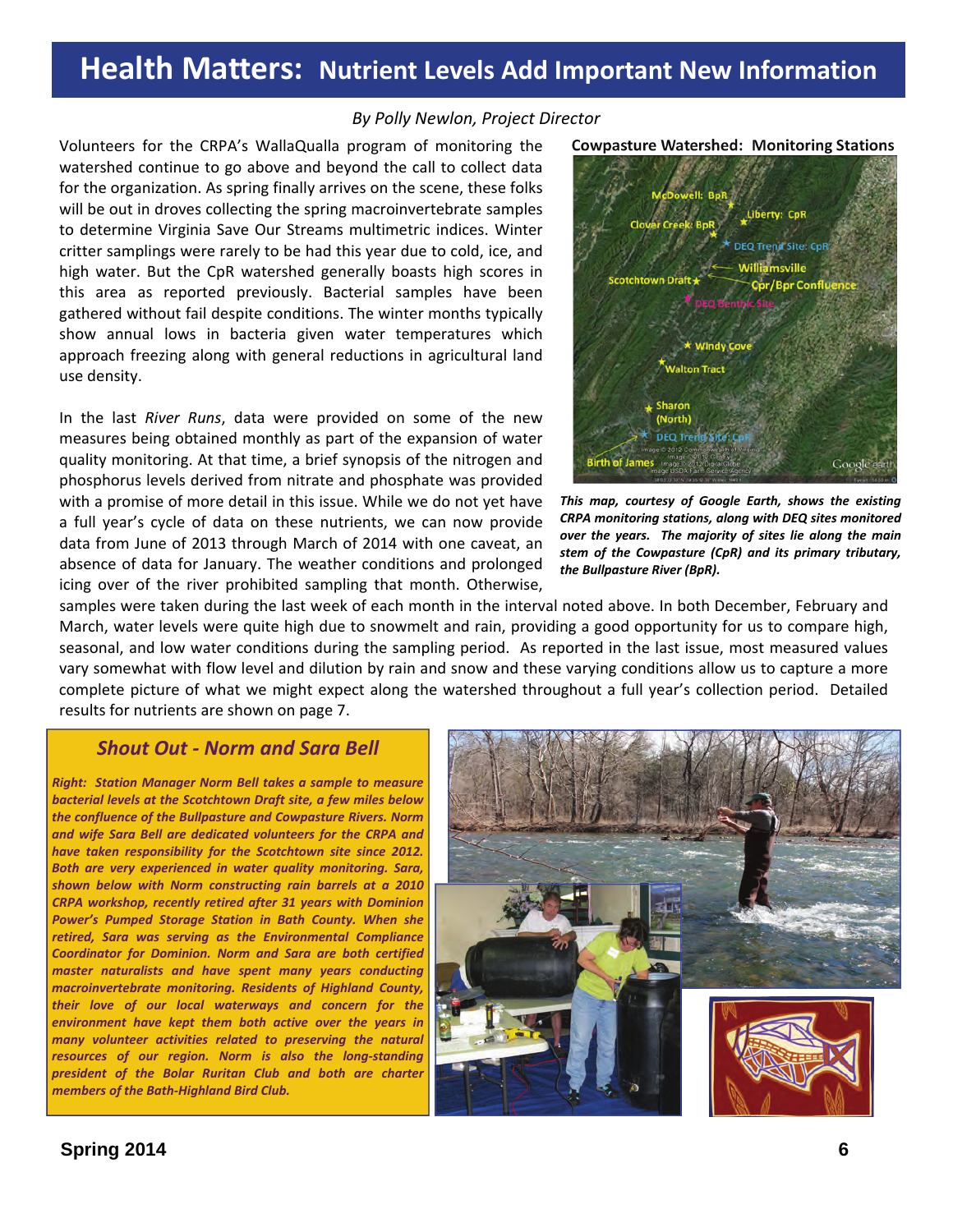### **Health Matters: Good News on The Nutrient Front**

For nitrogen and phosphorus, we utilized Hach field test kits, NI‐14 and PO‐19. Water samples were taken and refrigerated until they could be analyzed offsite, within 24 hours. As mentioned in the Winter newsletter, nitrogen and phosphorus are naturally occurring elements that, in abundance, can impact stream life. They may serve as nutrients for undesirable plant or animal life that can directly interfere with native life forms, or compete for oxygen resources in a waterway. Similar to bacterial levels, especially in agricultural regions, one can expect variation in nitrogen levels throughout the year based on changes in agricultural intensity as well as precipitation and runoff and their effects on overall water volume. The same is true of phosphorus although bans on phosphates in household and garden products have had positive effects on stream levels of this element.



*Tools of the trade. Measuring devices for physical and chemical analysis of streams are compact and* can fit into a toolbox. In the foreground are a conductivity meter (left, YSI Instruments) and a small, *flashlight‐sized Hobo temperature data logger (right), along with a docking station that allows onsite downloads of data sets from the logger (Onset Corp.). The chemical test kits in the background (Hach, Co.) include phosphate (back), nitrate (center left) and pH using Bromthymol Blue (center right). While not as sensitive as laboratory tests, these kits are practical, easy to use, and provide a reliable and relatively low cost tool for use by citizen groups.*

The graphs below show nitrogen and phosphorus amounts, expressed as milligrams/liter, found over the collection period. A "pristine" freshwater stream devoid of human influence could be expected to have nitrogen levels < 0.1 mg/L.

Levels exceeding 5 mg/L are cause for concern. Our levels routinely rest between 0 to 1 mg/L across sites although there is variation. Fall and winter months when water volume is increased by rain and snowmelt demonstrate increased nitrogen levels which peaked in November or December and then began trending downward again. Happily, we have found that phosphorus rarely reaches detectable levels with the methods being used. Levels of concern for phosphorus are 0.1 mg/L and above. That is 4 times higher than the highest we have observed to date.



**Key:** Bars are measures made each month from 6/13‐3/14 (excluding 01/14, not done). Absence of a bar within a site indicates a reading of zero. **MCR**: McDowell, Crab Run; **MUB**: McDowell, Upper BpR; **MLB**: McDowell, Lower BpR; **CCL**: Clover Creek (BpR); **LSF**: Liberty, Shaw's Fork; **LUC**: Liberty, Upper CpR; **LLC**: Liberty, Lower CpR; **SD**: Scotchtown Draft; **WCL**: Windy Cove; **WT**: USFS Walton Tract, **US**: Upper Sharon.

### **Spring 2014 7**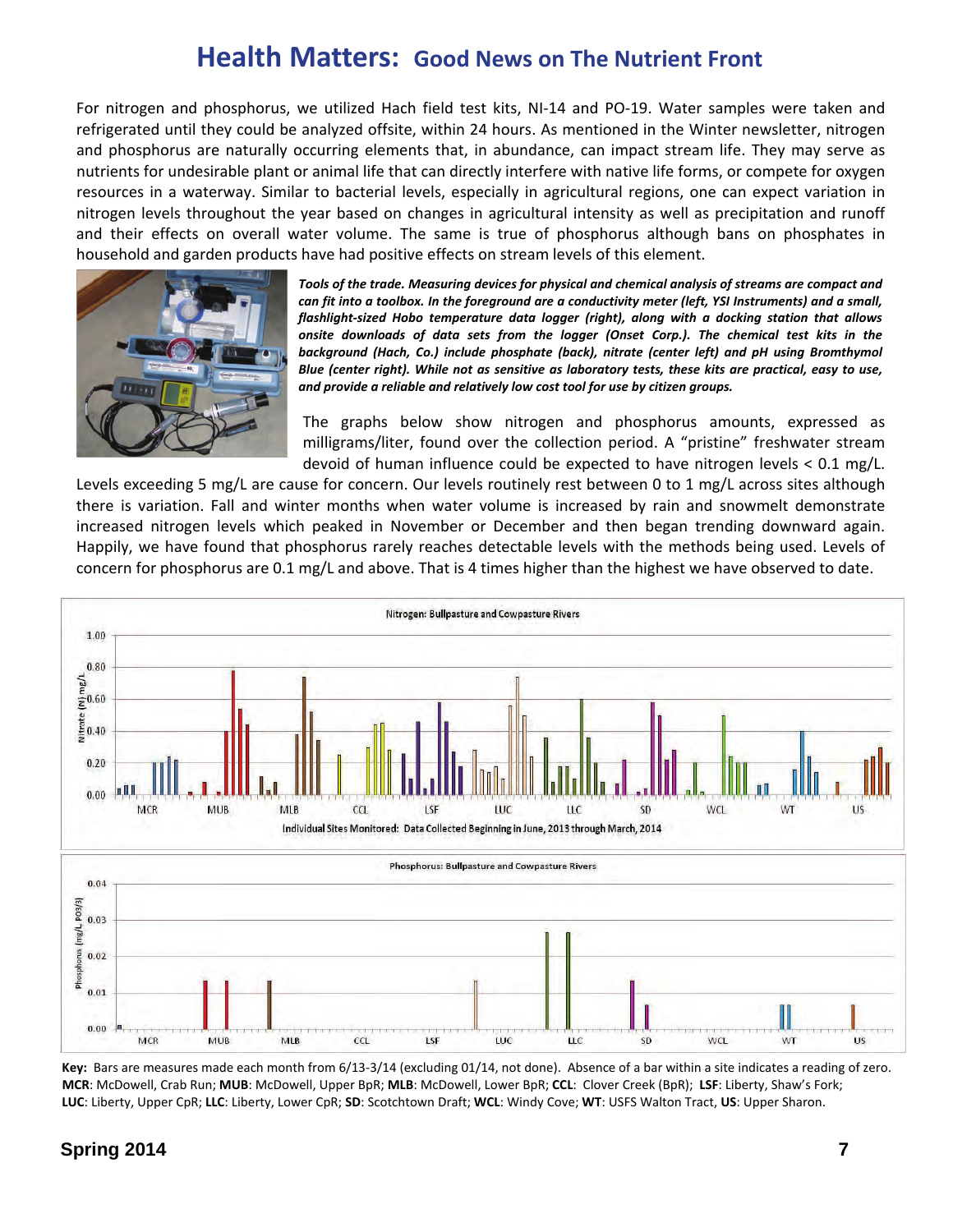### *Fencing Waterways Can Improve Herd Health*

"Why do farmers fence their livestock from ponds, streams and wetlands? Of the hundreds of farmers I have talked to that have done it, these are the top four reasons," says Bobby Whitescarver, a natural resources management consultant in Augusta County, Virginia. " First, they need more water and better water distribution over the farm. Second, to improve herd health and reduce bio‐security risks. Third, to eliminate calving risk areas. Fourth, to facilitate rotational grazing and ease of livestock movement. Here are the top four reasons they don't participate in government programs to exclude livestock from streams. First, they fear government intrusion. Second, they don't trust the government. Third, red tape involved in program participation. Fourth, they don't feel that their current practices are causing a problem." According to the Chesapeake Bay Foundation, sediment, phosphate and nitrate are the most important water pollutants damaging the Bay today. The largest single source of those pollutants is agriculture. A healthier environment or a restored Chesapeake Bay are not high on the priority list for farmers. Saving a calf from freezing to death in a wetland or from scours are high on their list. One calf today is worth over \$1,000. Folks attempting to convince farmers to fence their livestock out of streams need to keep this in mind. To sell this Best [Management](http://pubs.ext.vt.edu/442/442-766/442-766_pdf.pdf) Practice to farmers it is important to showcase how the practice will benefit the farmer not the environment. Testimonials from respected farmers also help. One of the most respected cattle producers and large animal veterinarians in the Shenandoah Valley is Dr. John Wise. Dr. Wise, a large animal veterinarian, beef cattle farmer and co-founder of the Westwood Animal Hospital in Staunton has practiced what he preaches, "Abundant clean water is essential for the health of cattle. Lepto, E.coli and mastitis are the main health problems with cattle drinking dirty water. Streams and the river on our home place were especially dangerous during calving, so we fenced them off too. I recall pulling a calf out of Middle River almost every year, many of them dead. Rotational grazing helps pastures recover quicker." Dr. Wise has participated in many federal programs to help address all of these livestock issues. According to him, the benefits to the farmer of having abundant clean water and stream exclusion include better weight gains, lower vet bills, healthier livestock, better forage utilization, lower mortality and ease of herd movement. These are farmer benefits and these are what sell conservation programs. More information on these programs and additional testimonials can be found at Bobby Whitescarver's website, www.gettingmoreontheground.com.

### *Upcoming Events*

**Spring River Clean‐Up at the Walton Track**, Sunday, May 4, 2014, 2 PM. Note the change of date. Meet at the Rt. 42, Crizers Gap Road intersection at 2 PM sharp to receive supplies and location assignments. Wear sturdy shoes or boots and bring work gloves.



**Annual Meeting**, Saturday, May 10, 2014, 5 PM at the Fairview Community Center near Millboro Springs. The speaker will be Stephen Reeser, Virginia Department of Game and Inland Fisheries. See page 10 for the Annual Meeting registration form.

**Training: Benthic Macroinvertebrate Assessment**, Saturday, May 31, 2014. Contact Polly Newlon at keepherclean@gmail.com or 540.474.2858 for details on this opportunity to become a WallaQualla monitor and become certified by Virginia Save Our Streams.

**Summer Picnic**, see the Summer Newsletter (to be published in late June) or website for details.

For further information on any CRPA event, call Keith Carson at 540‐474‐2858, or email directorcrpa@gmail.com.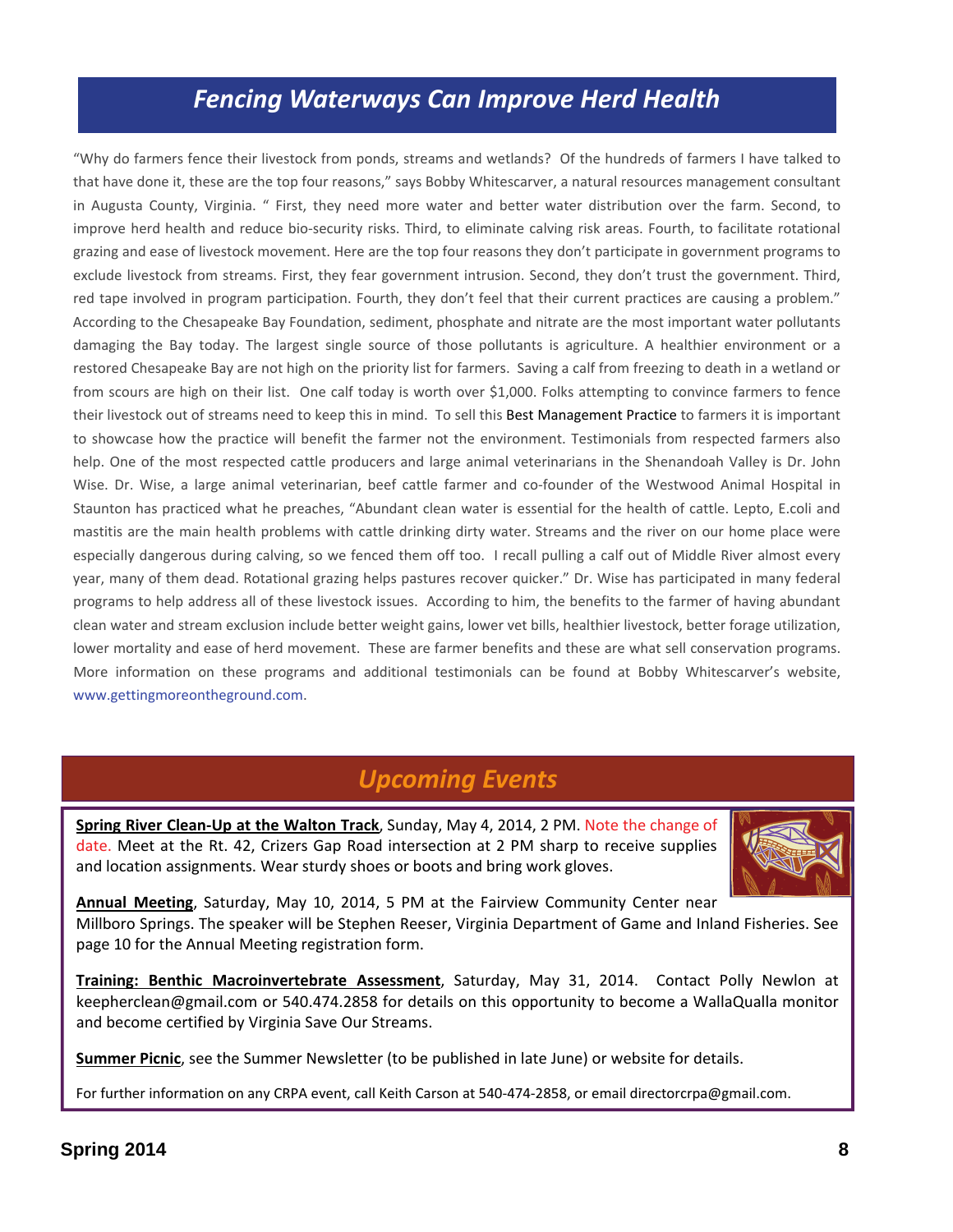### **People Matter: Thank You and Welcome New Members**

This list includes dues and gifts received between January 16, 2014 and March 8, 2014. If you have not paid *your dues yet for 2014, they are overdue.*

#### **Correction**

In the previous newsletter (Winter 2014), Lucius and Pam Bracey should have been listed in the Bedrock Patrons category of membership. In addition, Daniel Bracey should have appeared in the Headwaters Circle listing.

#### **Bedrock Patrons**

Bill and Christie Hardbarger George and Frances Phillips The Waller Family

#### **Wallawhatoola Society**

Nelson Hoy and Elizabeth Biggs

#### **Watershed Stewards**

John and Caryl Cowden Michael and Patricia Christian Marshall and Jane Higgins Tal and Christine Kemper Joe and Kathy Wood

### **Headwaters Circle**

Al Cleveland John Fowler Jean Howell John Hutcheson Jonathan Jencks Amanda McGuire Dave and Sandra Peters Mary Powell‐McDaniel Mike and Peggy Van Yahres Walnut Tree Farm Robert C. Watts, III Robin and Mina Wood

#### **River Guardians**

Donald G. Arnold Tim and Bonnie Carpenter Sonny and Bea Clark David Higgins Patrick Higgins Jim and Katherine Morris Rachel Johnson and Carl Pattison Mac and Beverly McLaughlin Jim and Sarah Redington Bill and Eleanor Washburn

#### **River Guardians (continued)**

Camille Baudot Wheeler Roy and Ann Wright

#### **Members**

Ann Caldwell Candice Dupoise Katherine Dupoise Wade Evans William Lipscomb Phil and Charlotte Lucas Dick and Jean Miller Barbara Newlon Amanda Owen Eddie Stinespring Paige Pistell Witte

### **Welcome New Member!**

Al Cleveland

**Did we get it wrong? We're sorry for any errors or omissions in this list. We are happy to correct errors.** 

> **Email directorcrpa@gmail.com or call 540‐474‐2858**

### **Farewell To A Dedicated Friend Of The River**



CRPA Past‐President Thomas James Lobe, 86, of 29 Ashwood Drive, Hot Springs, passed away on Monday, January 27, 2014 at his residence. He was President of the CRPA in 1995‐96. He was born December 30, 1927 in Cleveland, Ohio, the son of the late Louis Lobe and Anna Saber Lobe. Tom was a 1946 graduate of Saint Ignatius High School in Cleveland, Ohio, where he was a three‐sport athlete. He made All‐State football and was known as "Touch Down Tommy." He was the first one to be inducted into the Athletic Hall of Fame at Saint Ignatius. He was a 1950 graduate of West Point Military Academy where he also played varsity baseball and football. He played on the undefeated football team that included the famous Heisman Trophy winners, "Doc" Blanchard and Glen Davis. After graduating and serving his military commitment, he returned to civilian status. He was the director of the American Electric Co. in Mexico, and later moved to Houston, Texas, where he joined RCA Corporation, working there until 1984. He lived in numerous states and countries including Fairbanks, Alaska; Thule, Greenland; Boulder, Colorado; Daytona Beach, Florida. and Washington, D.C., where he met his future wife. On December 1, 1975 he married DeWitt "Dee" Edwards while in Tehran, Iran. They later moved

to Hong Kong and the corporate headquarters of RCA in New York City, where he was the director of marketing planning. Upon retirement he settled at Briarcroft Farm in Millboro Springs, in 1984, where he played golf at The Homestead, rode horses and then went on to raise cattle. He was always surrounded by his many Labrador retrievers. He attended Saint Luke's Episcopal Church and taught the acolytes for the church. He is survived by his wife, DeWitt "Dee" Edwards Lobe of Hot Springs; a step‐daughter, Paulette Greene of Houston, Texas; and five nephews.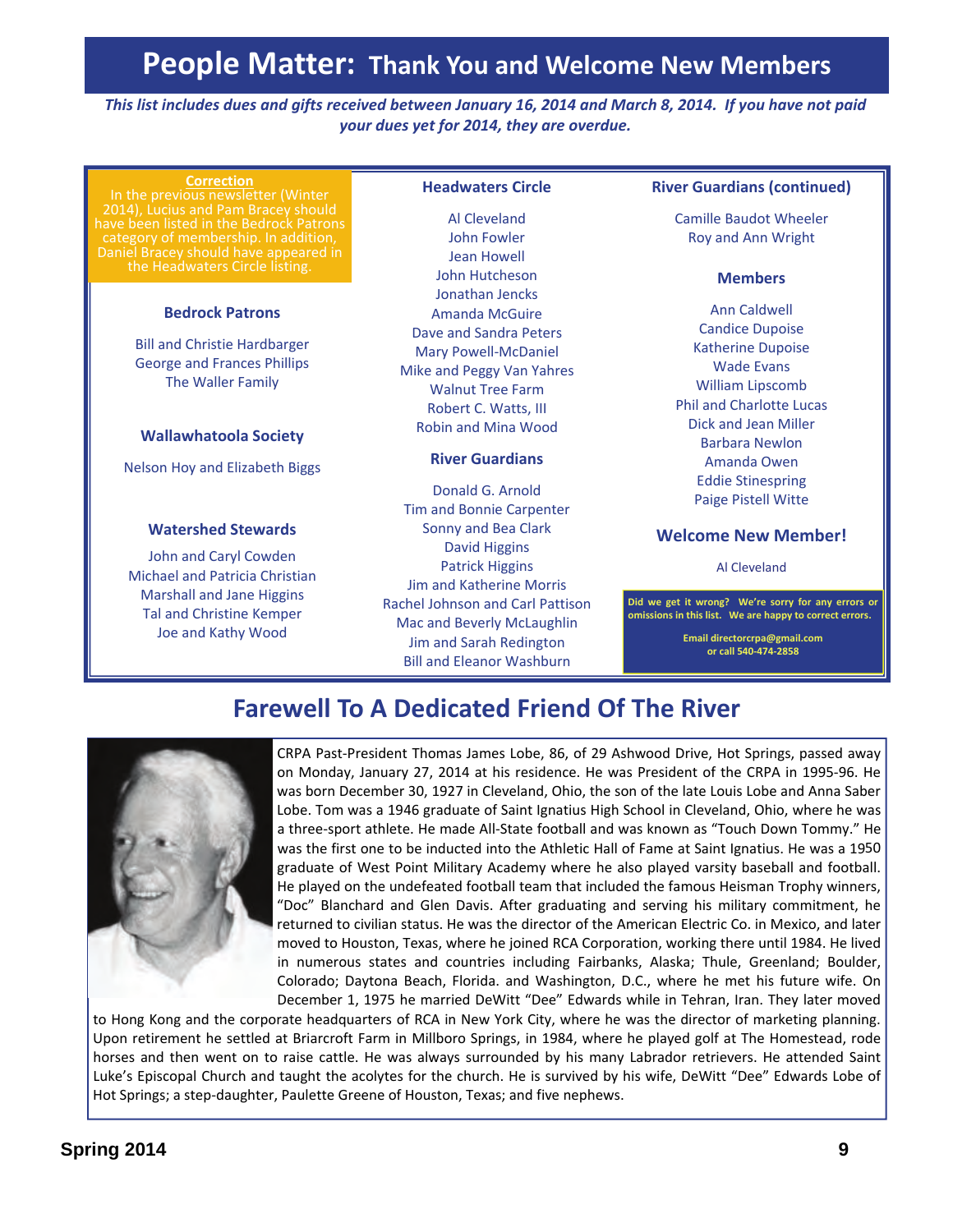## CRPA Annual Meeting Reservation Form

### **Saturday, May 10, 2014**

### **Fairview Community Center — Rt. 39 at intersection with Rt. 629, west of Millboro Springs**

- 5 p.m. Registration Meet and Greet
- 6:00 p.m. Business Meeting

6:30 p.m. Dinner

7:15 p.m. After Dinner Program with Guest Speaker: Stephen Reeser, Fish Biologist, Virginia Department of Game and Inland Fisheries, who will speak on "Fish of the Cowpasture River"

### *IMPORTANT - Make Your Dinner Reservation Early! Space is limited at this location and once the room capacity has been reached we will have to stop accepting reservations.*

Cost: \$15 per person, \$10 children 12 and under Please send this reservation form along with checks payable to CRPA by **April 28** to: *CRPA, PO Box 215, Millboro, VA 24460; you may also pay at the door If you choose to pay at the door, please email or phone in your intentions by May 2 at the latest: directorcrpa@gmail.com, 540-474-2858* 

| Name (as you wish it to appear on nametag) | <b>Dinner Cost</b><br>(\$15 adult, \$10 children 12 &<br>under) |
|--------------------------------------------|-----------------------------------------------------------------|
|                                            |                                                                 |
|                                            |                                                                 |
|                                            |                                                                 |
|                                            |                                                                 |
|                                            |                                                                 |
|                                            |                                                                 |
|                                            |                                                                 |
|                                            |                                                                 |
|                                            |                                                                 |
|                                            |                                                                 |
| Total                                      |                                                                 |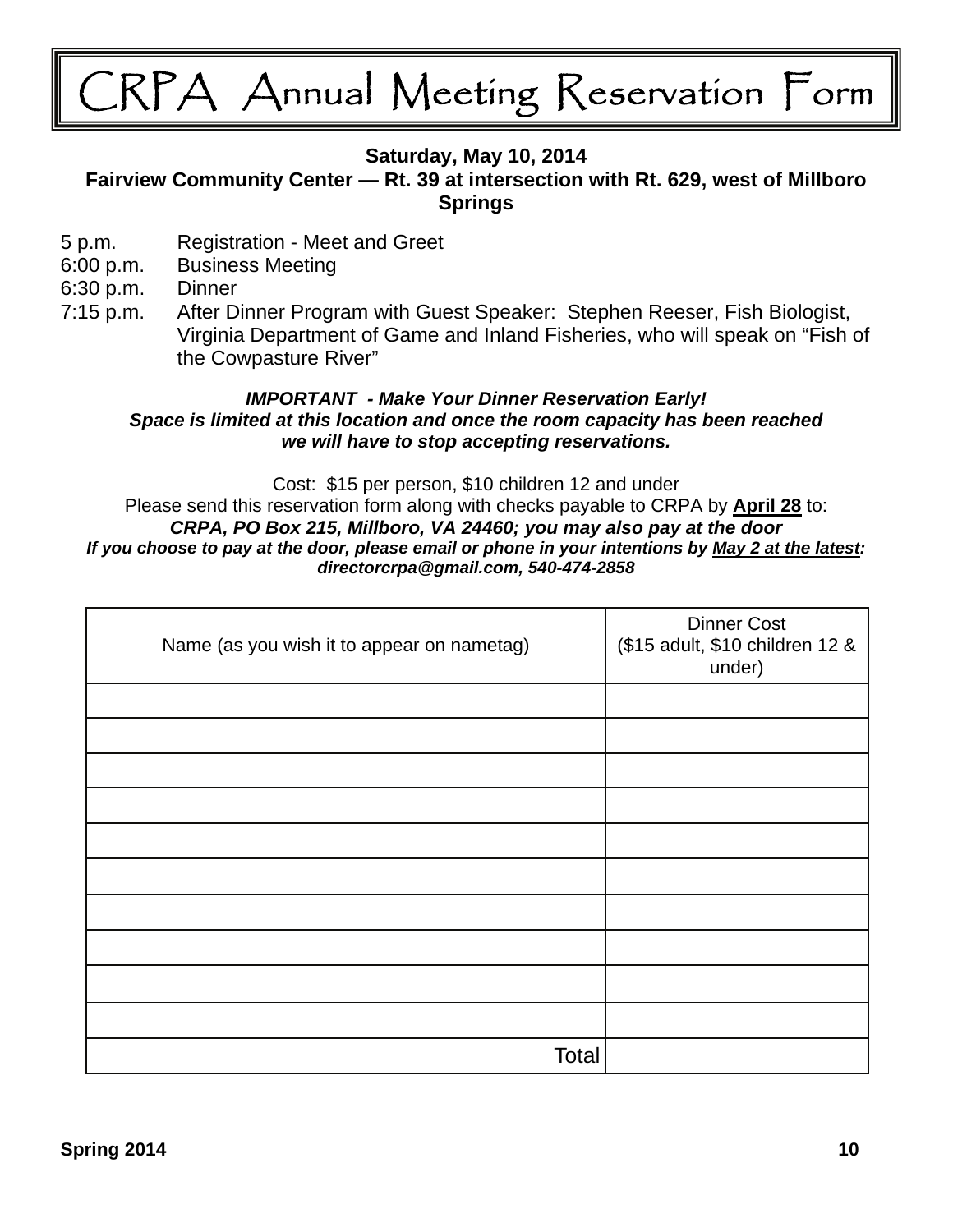**40th Anniversary Commemorative Merchandise is now available on the CRPA Website. Gift a friend or relative with a CRPA membership and a treat such as a t‐shirt, a mug or a tote bag.**



**T‐Shirts 100% Cotton Available**   $\mathbf{i}$ **Green or Blue**

**\$15 each (SM, MED, LG, XL, XXL)**





### **Large Cotton Tote Bags \$15 Mugs (14 ounce) \$10**



**Visit the CRPA website at www.cowpastureriver.org for photos of additional merchandise, including our popular Wallawhatoola t‐shirt and CRPA caps. Click on the "Merchandise" link at the top right and follow the directions to place orders.**